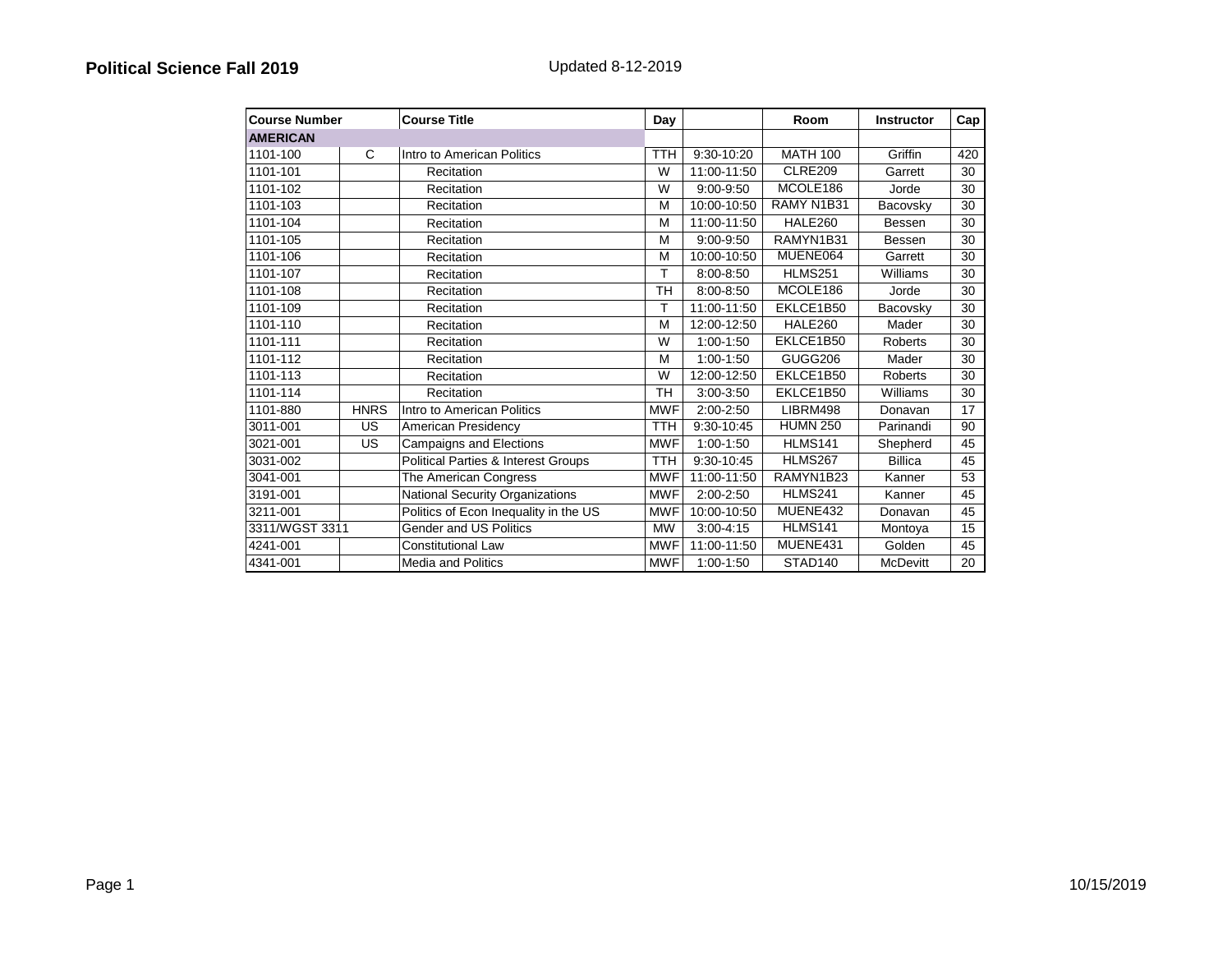| <b>COMPARATIVE</b> |             |                                            |            |             |                    |                      |     |
|--------------------|-------------|--------------------------------------------|------------|-------------|--------------------|----------------------|-----|
| 2012-100           | <b>CS</b>   | Intro to Comparative Politics              | <b>MW</b>  | 10:00-10:50 | <b>MATH 100</b>    | Jupille              | 420 |
| 2012-101           |             | Recitation                                 | M          | 9:00-9:50   | HALE260            | O'Neal               | 30  |
| 2012-102           |             | Recitation                                 | M          | 1:00-1:50   | ECON <sub>13</sub> | O'Neal               | 30  |
| 2012-103           |             | Recitation                                 | M          | 11:00-11:50 | MCOLE155           | Schauer              | 30  |
| 2012-104           |             | Recitation                                 | W          | 9:00-9:50   | HALE260            | Masud                | 30  |
| 2012-105           |             | Recitation                                 | W          | 12:00-12:50 | <b>CLRE302</b>     | <b>Burgos-Rivera</b> | 30  |
| 2012-106           |             | Recitation                                 | W          | 11:00-11:50 | HALE260            | Masud                | 30  |
| 2012-107           |             | Recitation                                 | M          | 4:00-4:50   | <b>CLRE208</b>     | Gunes                | 30  |
| 2012-108           |             | Recitation                                 | W          | 12:00-12:50 | HALE260            | Gunes                | 30  |
| 2012-109           |             | Recitation                                 | M          | 12:00-12:50 | HLMS141            | Marlar               | 30  |
| 2012-110           |             | Recitation                                 | F          | 12:00-12:50 | ENVD120            | O'Neal               | 30  |
| 2012-112           |             | Recitation                                 | F          | 10:00-10:50 | MUENE064           | <b>Burgos-Rivera</b> | 30  |
| 2012-114           |             | Recitation                                 | M          | 2:00-2:50   | ECON205            | Schauer              | 30  |
| 2012-115           |             | Recitation                                 | W          | 3:00-3:50   | <b>HLMS 237</b>    | Marlar               | 30  |
| 2012-116           |             | Recitation                                 | F          | 9:00-9:50   | <b>CLRE 208</b>    | Schauer              | 30  |
| 2012-130R          | <b>GSAP</b> | Intro to Comparative Politics GSAP         | <b>MWF</b> | 1:00-1:50   | ARNTN200           | Derderyan            | 18  |
| 3062-001           |             | <b>Revolution &amp; Political Violence</b> | <b>MWF</b> | 10:00-10:50 | EDUC220            | Young                | 90  |
| 3092-001           |             | <b>Comparative Political Economy</b>       | <b>MWF</b> | 10:00-10:50 | HLMS141            | Derderyan            | 45  |
| 3172-001           |             | Democracy in US and EU                     | <b>MWF</b> | 11:00-1:50  | HLMS211            | Derderyan            | 45  |
| 4242-001           |             | <b>Middle East Politics</b>                | <b>MWF</b> | 1:00-1:50   | HLMS241            | Young                | 45  |
| 4012-001           |             | <b>Global Development</b>                  | <b>TTH</b> | $3:30-4:45$ | <b>HALE 230</b>    | Velasco              | 70  |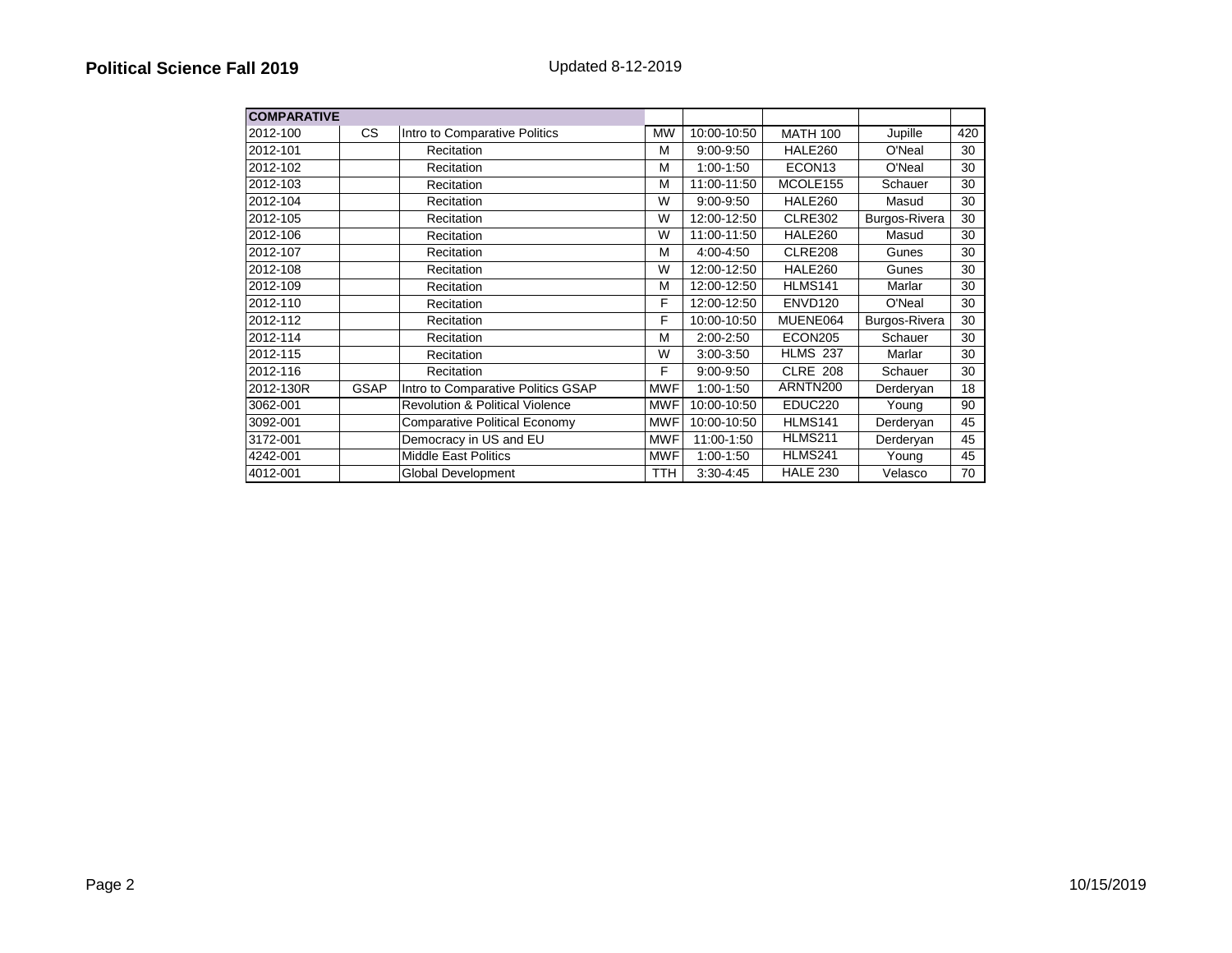| <b>INTERNATIONAL RELATIONS</b> |             |                                           |            |             |                 |           |     |
|--------------------------------|-------------|-------------------------------------------|------------|-------------|-----------------|-----------|-----|
| 2223-100                       | CS.         | Intro to International Relations          | <b>MW</b>  | 9:00-9:50   | <b>MATH 100</b> | Aydin     | 420 |
| 2223-101                       |             | <b>Recitation</b>                         | W          | 1:00-1:50   | MUENE432        | Foredyce  | 30  |
| 2223-102                       |             | <b>Recitation</b>                         | M          | 10:00-10:50 | GUGG206         | Hanson    | 30  |
| 2223-104                       |             | <b>Recitation</b>                         | W          | 10:00-10:50 | RAMYN1B75       | Kaur      | 30  |
| 2223-105                       |             | <b>Recitation</b>                         | W          | 11:00-11:50 | MUENE064        | McLeer    | 30  |
| 2223-106                       |             | Recitation                                | M          | $1:00-1:50$ | MUENE432        | Gorti     | 30  |
| 2223-107                       |             | Recitation                                | M          | 3:00-3:50   | <b>HLMS263</b>  | Hanson    | 30  |
| 2223-108                       |             | Recitation                                | W          | 12:00-12:50 | HLMS141         | Sohn      | 30  |
| 2223-109                       |             | Recitation                                | M          | 11:00-11:50 | MUENE064        | Engels    | 30  |
| 2223-110                       |             | Recitation                                | M          | 12:00-12:50 | GUGG206         | Engels    | 30  |
| 2223-112                       |             | Recitation                                | F          | 9:00-9:50   | <b>CLRE301</b>  | Sohn      | 30  |
| 2223-113                       |             | <b>Recitation</b>                         | т          | 12:00-12:50 | ECCR1B55        | Gorti     | 30  |
| 2223-114                       |             | <b>Recitation</b>                         | W          | $1:00-1:50$ | MUENE064        | Kaur      | 30  |
| 2223-115                       |             | <b>Recitation</b>                         | W          | 2:00-2:50   | <b>CLRE 208</b> | Foredyce  | 30  |
| 2223-116                       |             | <b>Recitation</b>                         | W          | 10:00-10:50 | MUEN E064       | McLeer    | 30  |
| 2223-130R                      | <b>GSAP</b> | Intro to International Relations          | <b>TTH</b> | 11:00-12:15 | ARNTN200        | Derderyan | 18  |
| 3123-001                       |             | War, Peace, Strategic Defense             | MWF        | $1:00-1:50$ | HLMS199         | Tir       | 80  |
| 3143-001                       | CS.         | <b>Current Affairs in Inter Relations</b> | <b>TTH</b> | 9:30-10:45  | <b>HUMN135</b>  | Connell   | 70  |
| 3163-002                       | <b>US</b>   | American Foreign Policy                   | <b>TTH</b> | $3:30-4:45$ | HLMS199         | Gray      | 70  |
| 3193-001                       |             | <b>International Behavior</b>             | <b>MWF</b> | 9:00-9:50   | <b>HUMN135</b>  | Hunter    | 45  |
| 3213-001                       |             | International Pol Economy                 | <b>MW</b>  | 4:00-5:15   | HLMS241         | Park      | 45  |
| 4173-001                       |             | International Cooperation                 | <b>MWF</b> | 1:00-1:50   | MUENE431        | Park      | 45  |
| 4703-001                       |             | Technology, Society and the Future        | <b>TTH</b> | $3:30-4:45$ | <b>HLMS211</b>  | Steinmo   | 45  |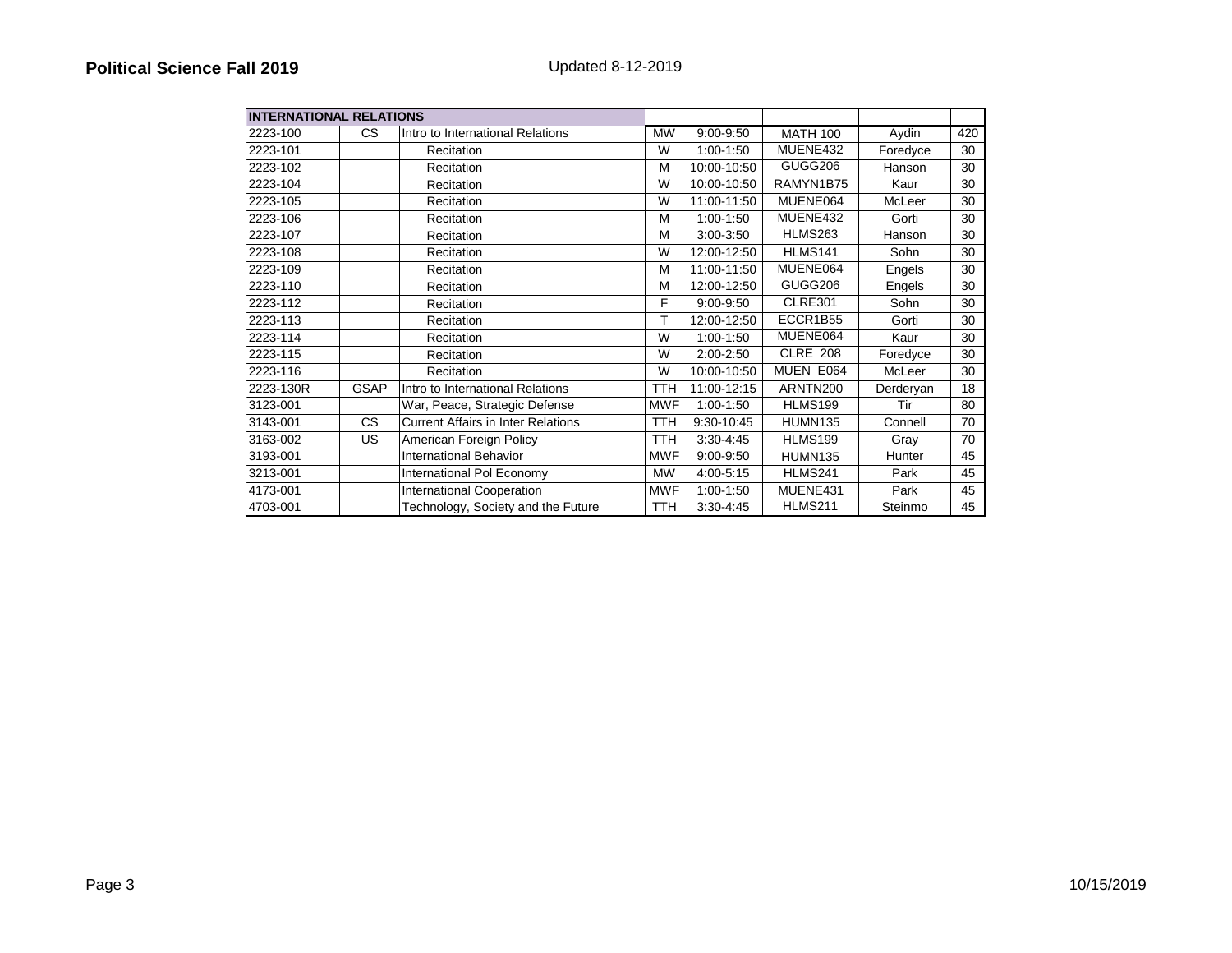| <b>POLITICAL THEORY</b>  |             |                                           |                |               |                    |                |                 |
|--------------------------|-------------|-------------------------------------------|----------------|---------------|--------------------|----------------|-----------------|
| 2004-010                 | Ideals      | Survey: Western Political Thought         | TTH            | 11:00-11:50   | HUMN1B50           | Malloy         | 240             |
| 2004-011                 |             | Recitation                                | М              | 9:00-9:50     | GUGG206            | Moss           | 30              |
| 2004-012                 |             | Recitation                                | T              | 4:00-4:50     | ECCR151            | Kim            | 30              |
| 2004-013                 |             | Recitation                                | М              | 5:00-5:50     | ECON <sub>13</sub> | <b>Brown</b>   | 30              |
| 2004-014                 |             | Recitation                                | W              | 2:00-2:50     | RAMYN1B31          | <b>Moss</b>    | 30              |
| 2004-015                 |             | Recitation                                | M              | 1:00-1:50     | GUGG2              | Harvey         | 30              |
| 2004-016                 |             | Recitation                                | М              | 9:00-9:50     | <b>CLRE302</b>     | Harvey         | 30              |
| 2004-017                 |             | Recitation                                | Τ              | 10:00-10:50   | <b>CLRE209</b>     | Kim            | 30              |
| 2004-018                 |             | Recitation                                | M              | $4:00 - 4:50$ | STAD140            | Brown          | 30              |
| 3054-001                 | Ideals      | American Political Thought                | <b>MWF</b>     | 9:00-9:50     | HLMS141            | Donavan        | 35              |
| 3174-001                 |             | Sex, Power, Politics                      | <b>TTH</b>     | 11:00-12:15   | <b>HUMN135</b>     | Killen         | 70              |
| 4024-002                 |             | Senior Seminar                            | <b>TTH</b>     | 3:30-4:45     | HLMS241            | Allen          | 40              |
| <b>METHODOLOGY</b>       |             |                                           |                |               |                    |                |                 |
| 2075-010                 | <b>MATH</b> | <b>Quantitative Research Methods</b>      | <b>MW</b>      | 12:00-12:50   | <b>VAC 1B20</b>    | Sokhey A       | 195             |
| 2075-011                 |             | Recitation                                | М              | 11:00-11:50   | RAMYN1B31          | Shapiro        | 25              |
| 2075-012                 |             | Recitation                                | W              | 11:00-11:50   | HLMS181            | Paul           | 25              |
| 2075-013                 |             | Recitation                                | F              | 12:00-12:50   | HLMS141            | Jensen         | $\overline{25}$ |
| 2075-014                 |             | Recitation                                | W              | $3:00 - 3:50$ | MUENE417           | Paul           | 24              |
| 2075-015                 |             | Recitation                                | M              | 11:00-11:50   | ECON <sub>13</sub> | Johnson        | 24              |
| 2075-016                 |             | Recitation                                | M              | 4:00-4:50     | <b>CLRE209</b>     | Jensen         | 24              |
| 2075-017                 |             | Recitation                                | $\overline{M}$ | 10:00-10:50   | ECON205            | Johnson        | 24              |
| 2075-018                 |             | Recitation                                | M              | 4:30-5:20     | <b>ECCR155</b>     | Shapiro        | 24              |
| 3075-001                 |             | Applied Pol Sci Research                  | <b>MWF</b>     | 12:00-12:50   | <b>HUMN250</b>     | Hunter         | 49              |
| 3155-002                 |             | <b>Survey Design and Analysis</b>         | <b>TTH</b>     | $2:00 - 3:15$ | <b>BESC185</b>     | Stapleton      | 70              |
| 4715-800                 |             | Honors Pol Science Seminar                | W              | 4:30-7:00     | DUANG1B27          | Donavan        | 19              |
| <b>POLICY</b>            |             |                                           |                |               |                    |                |                 |
| 2106-002                 |             | Intro to Public Policy Analysis           | <b>TTH</b>     | $2:00 - 3:15$ | <b>HUMN135</b>     | Emmelhainz     | 70              |
| 2106-880                 | <b>HNRS</b> | Intro to Public Policy Analysis           | <b>MWF</b>     | 10:00-10:50   | LIBRM300D          | <b>Bickers</b> | 17              |
| 2116-003                 |             | Intro to Environ Policy & Policy Analysis | <b>TTH</b>     | 9:30-10:45    | MUEN E131          | Andersson      | 45              |
| 3206-001                 |             | The Environment & Public Policy           | <b>TTH</b>     | 12:30-1:45    | <b>HUMN 250</b>    | <b>Billica</b> | 90              |
| 3206-002                 |             | The Environment & Public Policy           | <b>TTH</b>     | 12:30-1:45    | RAMYN1B23          | Molina         | 70              |
| <b>GENERAL</b>           |             |                                           |                |               |                    |                |                 |
| 4028-002                 |             | Sp Tpc: Lincoln/Douglas Debate            | <b>TTH</b>     | 2:00-3:15     | HLMS141            | Sheehan        | 40              |
| 4938-800                 |             | Internship in Government                  | <b>TBA</b>     |               |                    | <b>Billica</b> | 25              |
| FYSM 1200-01             |             | <b>Global Experience</b>                  | <b>TTH</b>     | 2:00-3:15     | MUENE114           | Ferguson       | 19              |
| FYSM 1000-43             |             | <b>First Year Seminar</b>                 | <b>TTH</b>     | $3:30 - 4:45$ | DUANG1B39          | Shin           | 19              |
| FYSM 1000-46             |             | <b>First Year Seminar</b>                 | <b>TTH</b>     | 9:30-10:45    | KTCH1B44           | Steinmo        | 19              |
| <b>GRADUATE SEMINARS</b> |             |                                           |                |               |                    |                |                 |
| 7172-001                 |             | <b>Comparative Institutions</b>           | M              | 2:00-4:30     | KTCH 1B31          | Sokhey S       | 15              |
| 7165-002                 |             | <b>Experimental Methods</b>               | M              | 5:00-7:30     | KTCH 1B31          | Wolak          | 15              |
| 7108-003                 |             | Program Evaluation & Policy               | M              | 4:45-7:15     | KTCH1B35           | Shin           | 15              |
| 7075-001                 |             | Scope & Methods                           | Т              | 2:00-4:30     | KTCH 1B31          | Sokhey A       | 15              |
| 7011-001                 |             | <b>American Politics</b>                  | T              | 4:45-7:15     | KTCH 1B31          | Strayhorn      | 15              |